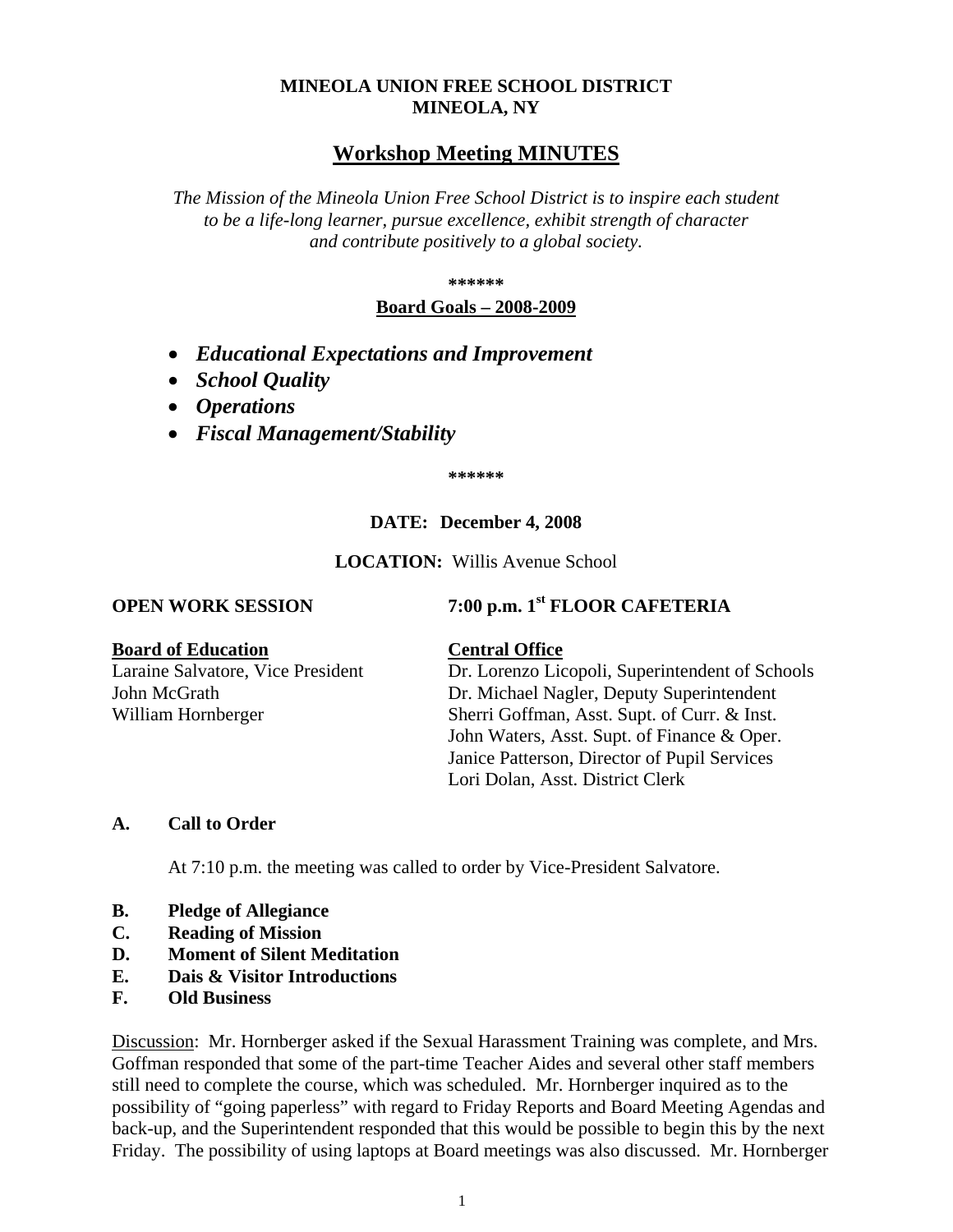asked if the hot water in the boys' locker room showers was fixed, and Mr. Waters responded that it was. Mr. Hornberger inquired as to the status of a replacement for the Director of Transportation position, and the Superintendent responded that they had begun the Civil Service canvassing process. Mr. Hornberger inquired as to posting salary and benefit information for Central Office Administrators on the District website. Dr. Nagler responded that the information is already available on the website as part of the Educational Plan and Budget. Mr. McGrath stated that he would like to see the information broken out for the public. Ms. Salvatore added that she would like the contracts posted as well. Mr. Hornberger asked for the status of the desk audit, and the Superintendent responded that it will be part of the reorganization planning for 2009-2010. Mr. Hornberger inquired as to parameters with regard to clubs and stipends. The Superintendent responded that he would conduct an analysis of clubs and stipends in the district. Mr. Hornberger inquired on the status of the Middle School Asbestos Study Report from Broderick, and the Superintendent responded that it was not complete yet. Once complete, he would submit it to the Board, adding that there would also be a meeting with Middle School staff and an environmental physician to address any concerns.

### **G. New Business**

No new business was discussed.

### **H. Superintendent's Reports**

• Curriculum Projects and Staff Development Status Report

Sherri Goffman and Dr. Nagler presented an overview of curriculum projects and staff development, including Summer Curriculum Writing, Literacy Consultants, the Professional Residency Program, and other professional development, including Classroom Walk-Throughs, Differentiated Instruction, Technology, Common Assessments, the Master Level Teacher Course and Superintendent's Conference Days.

• Parameters for Expense Side Reductions

The Superintendent of Schools presented his recommendations to the Board with regard to parameters for expense side reductions. The Superintendent and Dr. Nagler discussed the impact of closing Willis Avenue School, indicating that classrooms would be very close to full capacity in all elementary schools, the Kornreich Early Childhood Center would probably have to be eliminated, all 3 classes of Universal Pre-K would probably not be possible, and scheduling of services such as Occupational Therapy and Physical Therapy would be problematic due to the necessity of sharing a classroom. The Superintendent stated that forecasting of State Aid as per the Governor's office called for a 15% reduction in revenue. Ms. Salvatore added that a tax cap is also still possible. The Superintendent stated that he would be attending a meeting with Governor Patterson and Senator Craig Johnson next week. He further stated that we need to think in a 2 year, 4 year and 6 year context, establish goals, and that the parameters should guide us with regard to class sizes, program development, cost per pupil and an intensive line by line review of the budget. The Superintendent stated that he would present cost reduction options at either the December 18 or January 15 Board meeting.